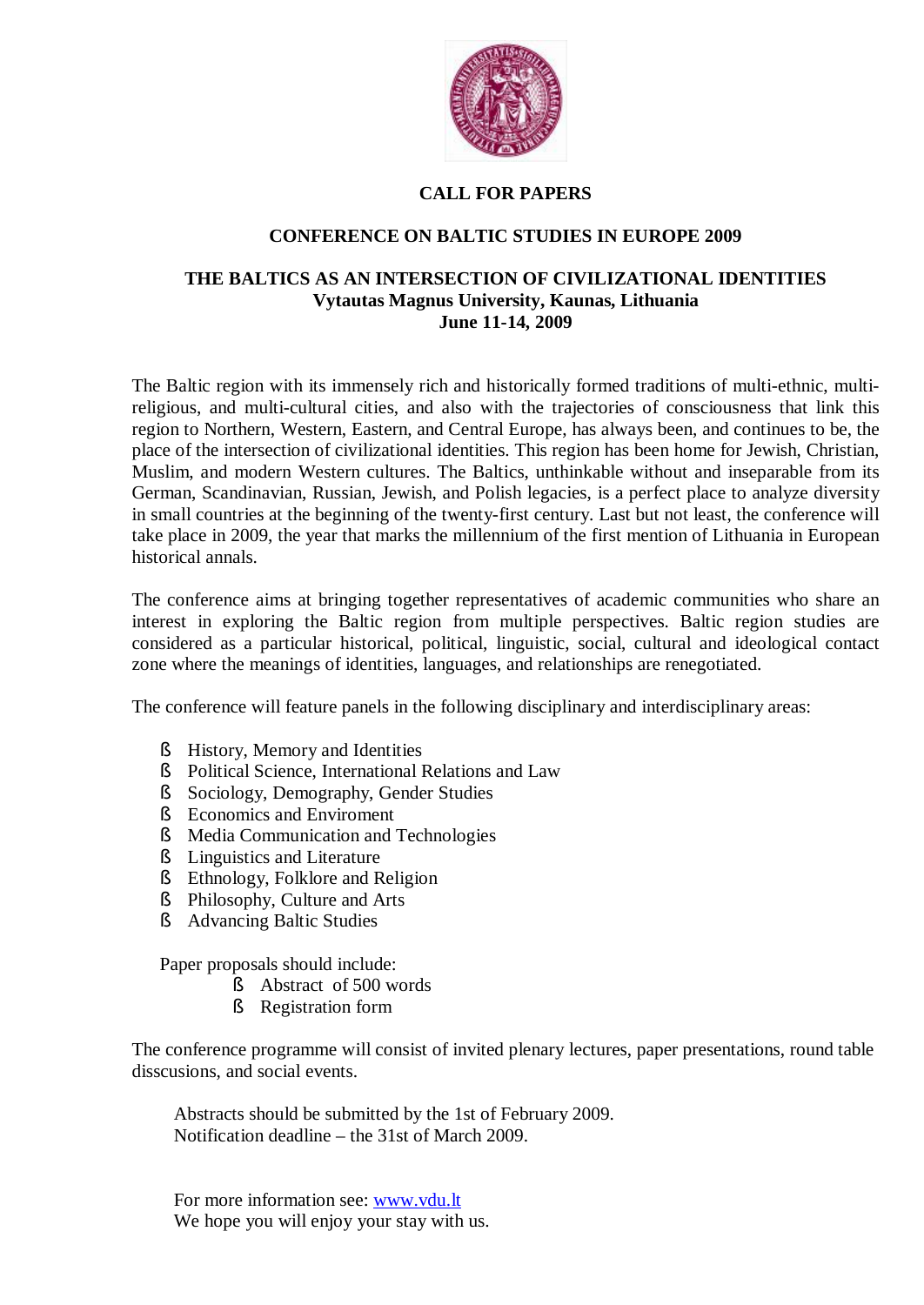

### **[STUDIJUOK VDU!](http://www.vdu.lt/priemimas/priemimas.html)**

Naujienos Apie universiteta **Studijos** Mokslas Tarptautinė veikla Alumni **Biblioteka** Intranetas Kontaktai

<span id="page-1-0"></span>**[In English](http://www.vdu.lt/frame.htm)**

 K. Donelai•io g. 58, 44248 Kaunas Tel. (8 37) 222 739 Faks. (8 37) 203 858 El. p. [info@adm.vdu.lt](mailto:info@adm.vdu.lt) •mon•s kodas 111950396

# ViDUje<sup>\* VDU</sup> naujienų portalas

#### **Aktualijos**

**>>** [Vyto rekomendacijos savaitgaliui Kaune \(spalio 29 - lapkrièio 5 d.\)](http://www.viduje.lt/?q=node/2982)

**>>** [Pasisemk patirties ið profesionalø - dalyvauk "Rotary" lyderystës mokykloje!](http://www.viduje.lt/?q=node/2974)

**>>** [Naujajame VDU laikraðèio numeryje - kultûrinis gyvenimas þurnalistikos](http://www.viduje.lt/?q=node/2968) [studentø akimis](http://www.viduje.lt/?q=node/2968)

**>>** [Fotografijose - spalvingo ir laisvo dþiazo akimirkos \(FOTO\)](http://www.viduje.lt/?q=node/2951)

**>>** [Parodoje - apie kalbø mokymà\(si\) VDU](http://www.viduje.lt/?q=node/2963) **>>** [Studentai kvieèiami pretenduoti á Rektoriaus postà](http://www.viduje.lt/?q=node/2956)

**>>** [Moksleivi, ateik á VDU - suþinok, dalyvauk, patirk!](http://www.viduje.lt/?q=node/2949)

Daugiau aktualijø - portale [www.viduje.lt](http://www.viduje.lt/)

### **Ávykiai Vytauto Didþiojo universitete**

**>>** [Penktadienio popietæ - iðsami paþintis su áþymiuoju Danijos pasakininku](http://www.viduje.lt/?q=node/2906) **>>** ["Hashi" kvieèia paþinti su japoniðko kino klasikà](http://www.viduje.lt/?q=node/2961) **>>** [VDU klube "Sesija" sveèiuosis kino festivalis "Ad hoc: Nepatogus kinas"](http://www.viduje.lt/?q=node/2965) **>>** [Jauni ir talentingi - ant VDU dþiazo festivalio scenos \(VIDEO\) \(atnaujinta](http://www.viduje.lt/?q=node/2806)  [10.27\)](http://www.viduje.lt/?q=node/2806) **>>** [Kvieèia á paskaità apie Europos ateitá po Lisabonos sutarties](http://www.viduje.lt/?q=node/2970) **>>** [VDU Absolvento dienà - apie universitetà, kaip gyvenimo ðansà](http://www.viduje.lt/?q=node/2685)  [\(atnaujinta 10.28\) \(VIDEO\)](http://www.viduje.lt/?q=node/2685) **>>** [Kvieèia dalyvauti konferencijoje "Mistinë patirtis ðiuolaikiniuose](http://www.viduje.lt/?q=node/2496) [kontekstuose"](http://www.viduje.lt/?q=node/2496) **>> >> >> >> >> >> >> >>** Daugiau ávykiø - portale [www.viduje.lt](http://www.viduje.lt/)



# **StudyKAUNAS** \*news

#### **News**

**>>** [Fear of Additional Financial Burden - Main Obstacle to Student Mobility](http://www.studykaunas.eu/?q=node/1618) **>>** [Film Production Workshops - Free and Already Waiting for You](http://www.studykaunas.eu/?q=node/1616) **>>** [The 2 Millionth Erasmus Student - Young Scientist from VMU](http://www.studykaunas.eu/?q=node/1581) **>>** [Leonidas Donskis: "Universities are the Most Potent Instruments of European](http://www.studykaunas.eu/?q=node/1548)  [Integration and Cohesion"](http://www.studykaunas.eu/?q=node/1548) **>>** [Mykolas Drunga: 'The French Connection'](http://www.studykaunas.eu/?q=node/1535) **>>** [University Graduates are Positive about their Transition to the Labour Market](http://www.studykaunas.eu/?q=node/1529) >> [Day of European Languages 2009 @ VMU PHOTOS!](http://www.studykaunas.eu/?q=node/1520) **>>** [Maps of Kaunas - Find your Way Online](http://www.studykaunas.eu/?q=node/1504) **>>** [September 1st - Great Day to be Remembered \(PHOTOS\)](http://www.studykaunas.eu/?q=node/1490) >> [Scholars from all the World are to discuss @ VMU Image of Japan UPDATED!](http://www.studykaunas.eu/?q=node/1500) For more news visit [www.studykaunas.eu](http://www.studykaunas.eu/)

### **Events**

**>>** [Oct 30 - Japanese Horror Film 'Onibaba'](http://www.studykaunas.eu/?q=node/1627) **>>** [Nov 4, 6, 7 - Ad Hoc: Inconvenient Films - Human Rights Film Festival](http://www.studykaunas.eu/?q=node/1633)  **>>** [Nov 6 - VMU Alumni Day - Day to Meet and Celebrate](http://www.studykaunas.eu/?q=node/1527) **>>** [Nov 11 - Open Lecture 'The Strange Disappearance of 9/11'](http://www.studykaunas.eu/?q=node/1636)

For more events visit [www.studykaunas.eu](http://www.studykaunas.eu/)

# video naujienos internete

**>>** [Antrajame VDU dþiazo festivalyje - naujos formos ir eksperimentai](http://www.tvdu.lt/?q=node/283) **>>** [VDU Absolvento dienà - apie universitetà, kaip gyvenimo ðansà](http://www.tvdu.lt/?q=node/281) **>>** [Nori ágyti vieðøjø ryðiø patirties? Tapk VDU savanoriu!](http://www.tvdu.lt/?q=node/280) **>>** [Mokslo metø pradþia Vytauto Didþiojo universitete](http://www.tvdu.lt/?q=node/261) **>>** [VDU studentë atstovaus Lietuvai dumilijoninio Erasmus studento rinkimuose](http://www.tvdu.lt/?q=node/256)

Daugiau video reportaþø - portale [www.tvdu.lt](http://www.tvdu.lt/)



# **Esi VDU absolventas**

Užpildyk trumpa el. anketa ir atnaujink ryšius su universitetu! www.vdu.lt/alumni

### \*Tapk VDU socialiniu partneriu!

Apie galimybes paremti universitetą: www.vdu.lt/remimas



Prisijunk prie VDU Prisijunk prie VDU<br>|- bendruomenės<br>|-

priėmimą į VDU **priémimą į VDU**<br>*M* VDU moksleiviams

**NEIGALIESIEMS DRAUGIŠKAS UNIVERSITETAS** 

VDU A

.<br>VDU ateik sužinok atrask patirk <sup>1949</sup> VDU ateik s

Nori žinoti daugiau? Spausk čia..